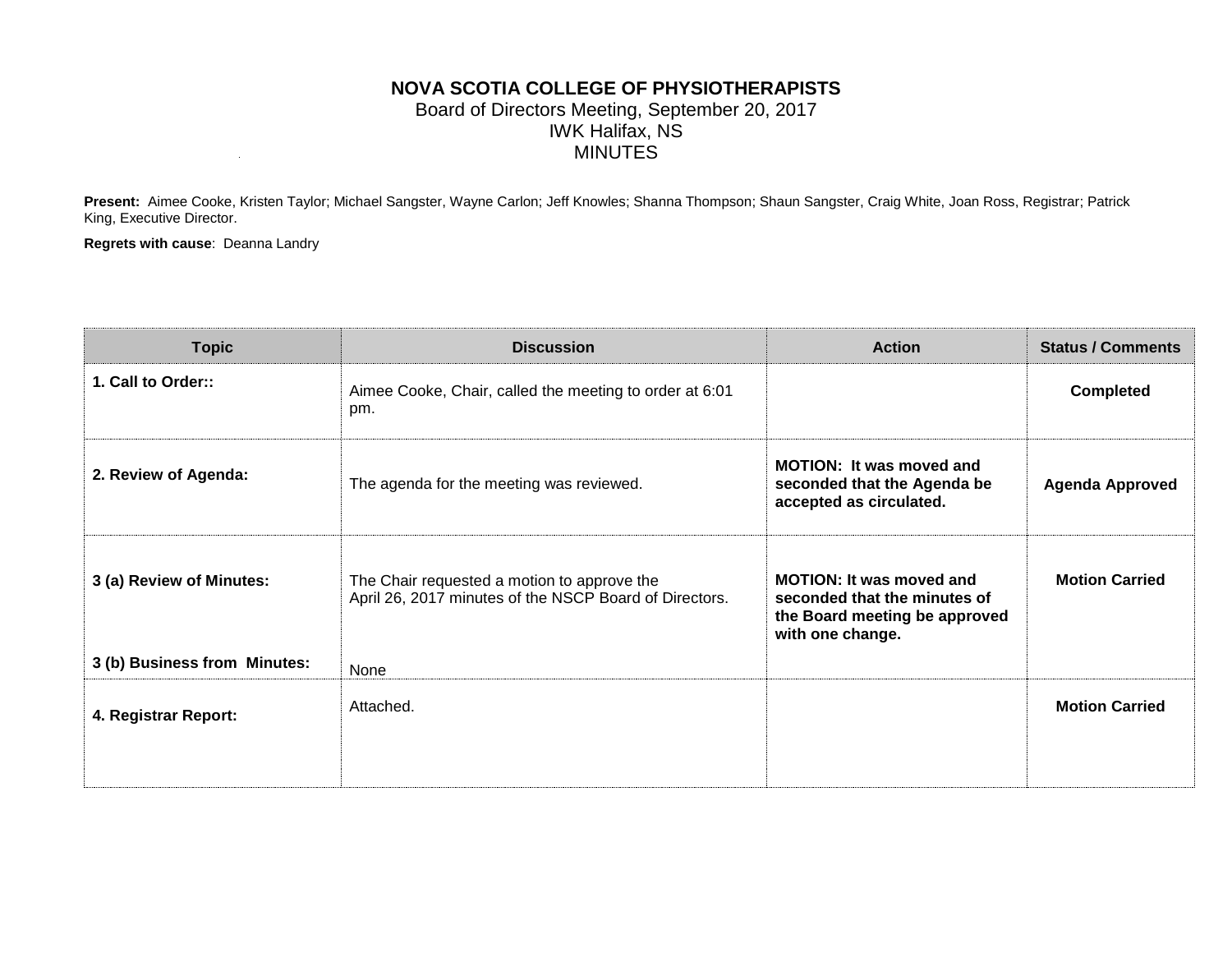## **NOVA SCOTIA COLLEGE OF PHYSIOTHERAPISTS** Board of Directors Meeting, September 20, 2017 IWK Halifax, NS MINUTES

| <b>Topic</b>                         | <b>Discussion</b>                                                                                                                                                    | <b>Action</b>                                                                                    | <b>Status / Comments</b> |
|--------------------------------------|----------------------------------------------------------------------------------------------------------------------------------------------------------------------|--------------------------------------------------------------------------------------------------|--------------------------|
| <b>5. Executive Directors Report</b> | Attached                                                                                                                                                             | <b>MOTION: It was moved and</b><br>seconded that the Executive<br>Director's Report be approved. | <b>Motion Carried</b>    |
| 6. Treasurer's Report                | Mark Williams, Treasurer, reviewed the December 31,<br>2016 NSCP Financial Statements.                                                                               | <b>MOTION: It was moved and</b><br>seconded that the financial<br>statements be accepted.        | <b>Motion Carried</b>    |
| 7. Committee Reports:                |                                                                                                                                                                      |                                                                                                  |                          |
| a) Investigations Committee:         | Mr. King reported that two complaints had been received<br>and that the initial process was underway.                                                                |                                                                                                  |                          |
| b) Alliance:                         | See Registrar report.                                                                                                                                                |                                                                                                  |                          |
| c) Practice Standards:               | Shaun Sangster reported that the Board would review the<br>new documents below under agenda item 8 and that the<br>committee's next meeting would be on Monday next. |                                                                                                  |                          |
| d) Peer Assessment:                  | See Executive Director Report                                                                                                                                        |                                                                                                  |                          |
| f) Nominating Committee:             |                                                                                                                                                                      |                                                                                                  |                          |
| g) Committee Reports                 |                                                                                                                                                                      | <b>MOTION: It was moved and</b><br>seconded that the Committee<br>Reports be approved.           | <b>Motion Carried</b>    |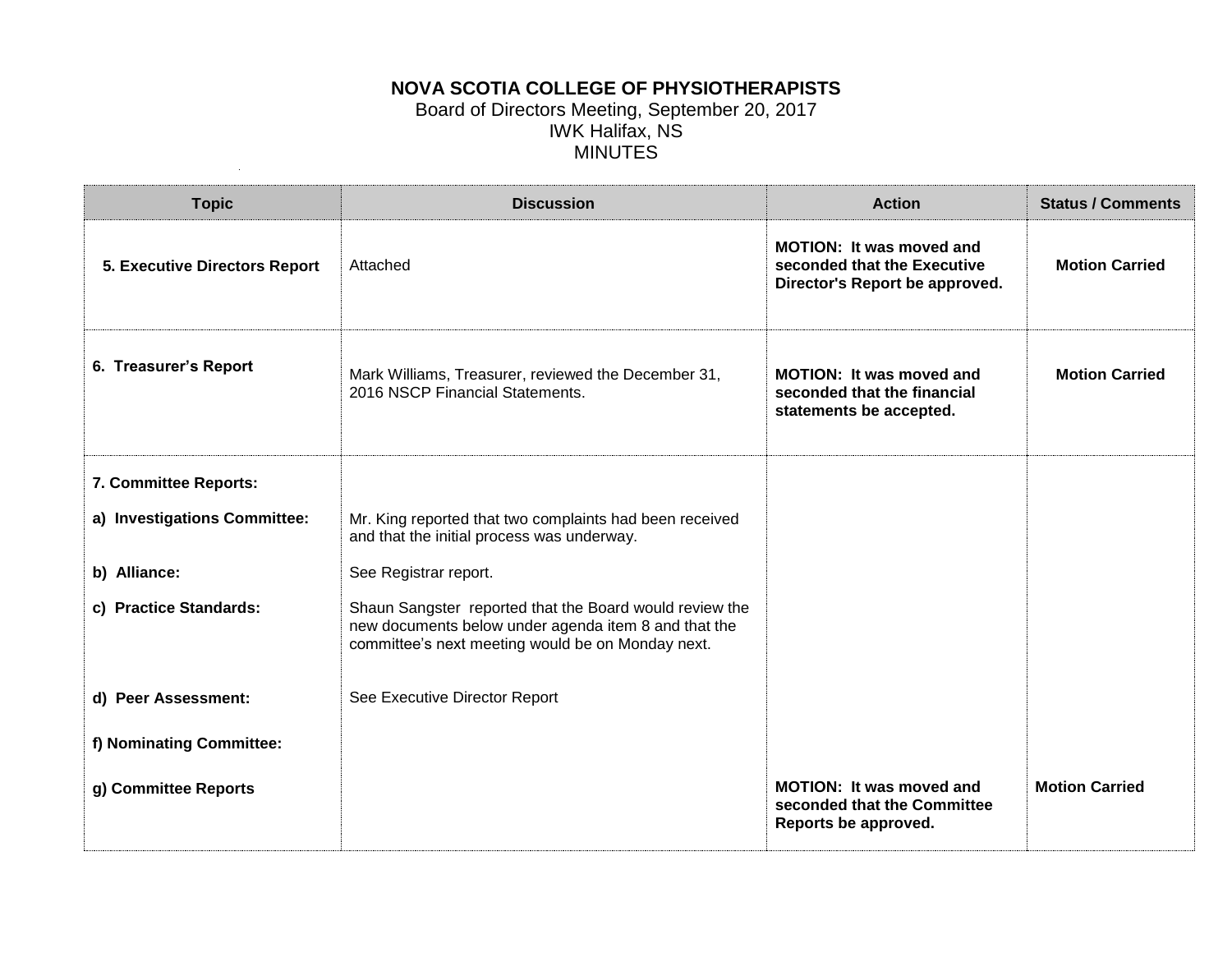## **NOVA SCOTIA COLLEGE OF PHYSIOTHERAPISTS** Board of Directors Meeting, September 20, 2017 IWK Halifax, NS MINUTES

| <b>Topic</b>     | <b>Discussion</b>                                                                                                                                                                                                                                                                                                                                                                                                                                              | <b>Action</b>                                                                                                                                                 | <b>Status / Comments</b> |
|------------------|----------------------------------------------------------------------------------------------------------------------------------------------------------------------------------------------------------------------------------------------------------------------------------------------------------------------------------------------------------------------------------------------------------------------------------------------------------------|---------------------------------------------------------------------------------------------------------------------------------------------------------------|--------------------------|
|                  |                                                                                                                                                                                                                                                                                                                                                                                                                                                                |                                                                                                                                                               |                          |
|                  |                                                                                                                                                                                                                                                                                                                                                                                                                                                                |                                                                                                                                                               |                          |
| 8. New Business: | Cross Border practice License: The committee reviewed<br>the work of the Alliance Committee re offering cross border<br>licenses for temporary practice by a PT from another<br>province who would be temporarily practicing on a resident<br>who began their treatment in another province. The Board<br>approved the concept and the form that had been<br>developed by the Registrar.                                                                       | <b>MOTION: It was moved and</b><br>seconded that no fee be charged<br>to an out of province PT<br>requesting a Cross Border or<br><b>Provisional License.</b> | <b>Motion Carried</b>    |
|                  | Is It Physiotherapy: A new self-help document available<br>to the membership, developed by the Alliance that helps<br>answer the question whether or not a unique practice is or<br>is not Physiotherapy Practice.                                                                                                                                                                                                                                             | <b>Board FYI</b>                                                                                                                                              |                          |
|                  | New Sponsor Forms: Developed by the Registrar with<br>input and approval from the Practice Standards Committee<br>these new tools have been developed for the Sponsor and<br>Candidate for assessment of the Sponsored PT.                                                                                                                                                                                                                                     | <b>MOTION: It was moved and</b><br>seconded that these new<br><b>Sponsor Forms be approved</b><br>and circulated for use by<br><b>Candidates and Sponsors</b> | <b>Motion Carried</b>    |
| 9. Discussion:   | A number of College members were present to voice<br>concern regarding the new Practicing NC designation.<br>Their concerns included:<br>-It prevented interprovincial mobility as they had a different<br>classification (It doesn't)<br>-It didn't recognize the leaders in the profession<br>-the Patient self-reflection form couldn't be completed for<br>practicing in their current positions<br>-It would discourage members from accepting leadership |                                                                                                                                                               |                          |